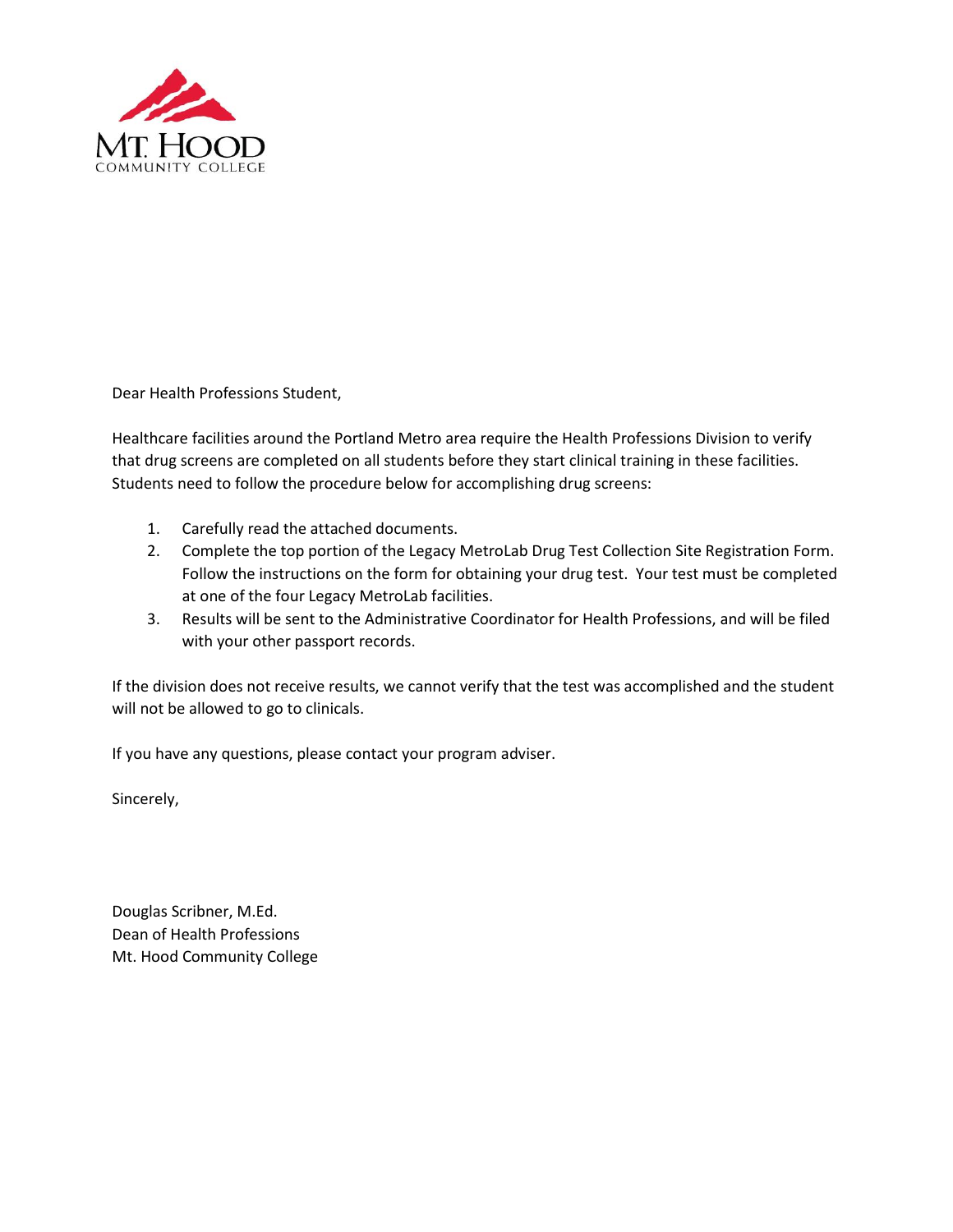

## Donor Information for **Substance of Abuse Specimen Collection**

#### *What do I need to do to prepare for collection?*

- 1. Please bring current, legal **Photo ID** to verify your identity. If you do not have photo ID, someone in a supervisory position will need to accompany you to the collection site to verify your identity.
- 2. Please bring a **Collection Site Registration Form** with you. Your interviewer/employer will provide this form.
- 3. The Legacy MetroLab staff would prefer that you arrive alone for your collection. If friends or family must accompany you, please be aware that they will be asked to wait outside of the collection site. In addition, please do not bring small children.
- 4. We recommend that you arrive no later than 15 minutes before closing; this will allow the collector enough time to perform the collection.
- 5. **Do not drink more than 12 ounces of liquid for several hours before specimen collection**. This will help prevent an unacceptable "dilute" specimen.

#### *What can I expect during the collection process?*

- 1. You will fill out the Custody and Control Form (CCF). This information is confidential within the laboratory and is visible only on the laboratory copies of the CCF.
- 2. The collector will ask you to remove outer clothing (coats, vests, etc.) and place personal items such as purse, wallet, briefcase, etc., in a lockbox.
- 3. You will wash your hands with water only and dry them before collection.
- 4. A sealed urine specimen collection kit will be opened in your presence. You will provide a urine sample as instructed in the privacy of a bathroom.
- 5. Do not run water while in the bathroom. Deliver the specimen to the collector within four (4) minutes. Do not flush the toilet.
- 6. The temperature of your specimen will be recorded on the CCF. If the temperature is out of acceptable range, or if you are unable to provide an adequate volume, you will be asked to stay in the waiting area until you are able to provide an acceptable specimen.
- 7. You will witness the sealing of your specimen with a security seal and then be asked to initial that seal. You may witness the placement of the sealed specimen in a bag, which will be sent to the laboratory.
- 8. You will be asked to read and sign the DONOR CONSENT statement on the CCF that will (a) verify your consent to be tested for substances of abuse, (b) certify your specimen collection and (c) authorize release of test results to your employer or requesting party.

*NOTE:* **If you are unable to produce a specimen**, you will be asked to drink up to 40 ounces of water and to remain in the waiting area (up to three [3] hours) until you are able to provide an acceptable specimen.

Please address questions regarding availability of results, cutoff levels, and the testing procedure to your employer or the testing laboratory.

Thank you for your participation in the substance of abuse testing protocol. We appreciate your cooperation in this important process!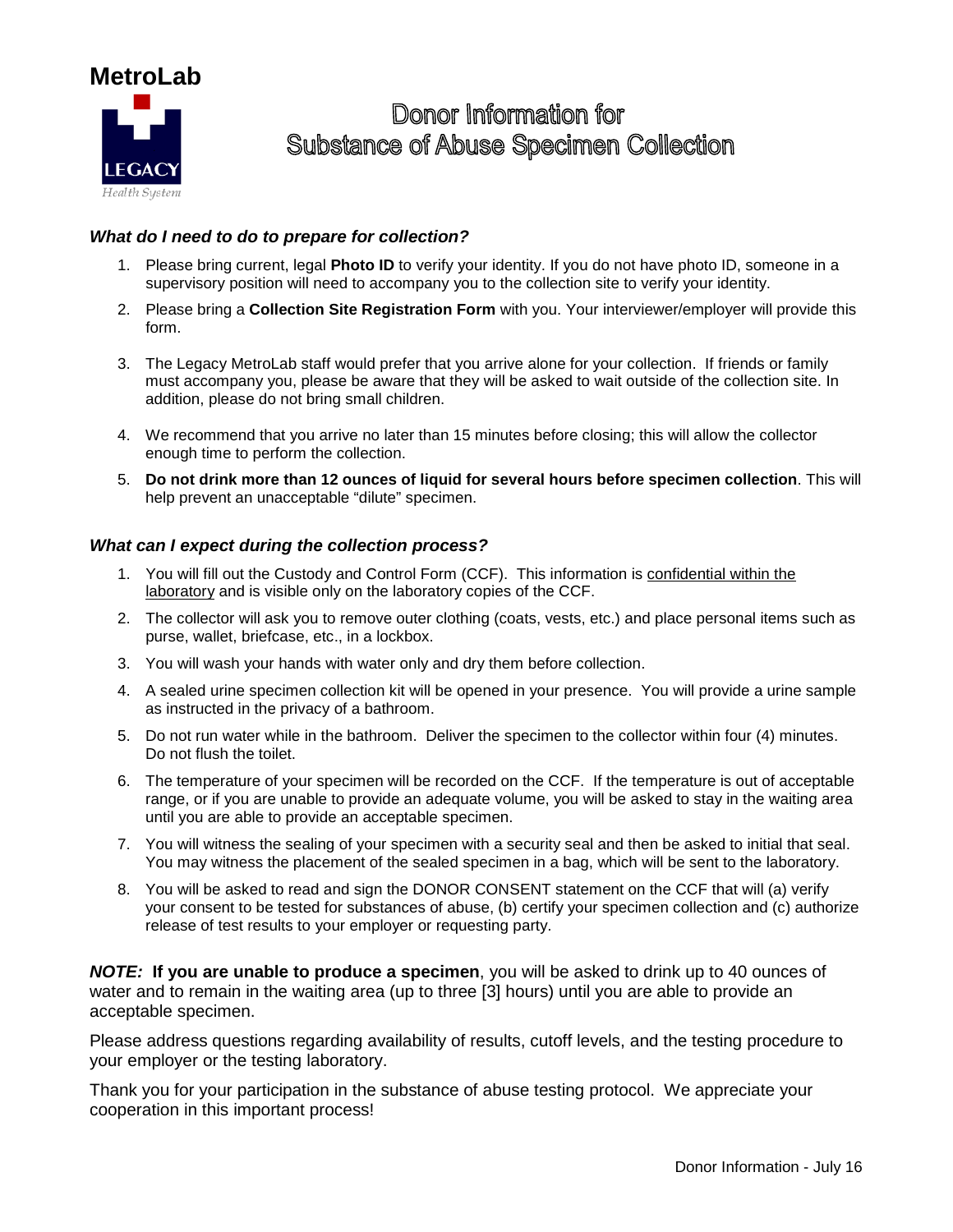## **Legacy MetroLab Collection Sites**

#### **1. [Legacy Toxicology–Portland](http://www.legacyhealth.org/locations/other-locations/drug-testing-sites/portland.aspx)**

1225 NE Second 1st Floor Portland OR 97232 Phone: 503-413-5000 Fax: 503-413-5485 Clinic Hours: Open 24 hours from 7 a.m. Monday through 4:30 p.m. Saturday; closed Sunday

#### **2. [Legacy Toxicology-Cornell](http://www.legacyhealth.org/locations/other-locations/drug-testing-sites/cornell.aspx)**

1960 NW 167th Place, Suite 203 Beaverton OR 97006 Phone: 503-672-6100 Clinic Hours: Monday-Friday, 8:30 a.m.-5 p.m. (closed 12:30 p.m.-1:30 p.m.)

#### **3. [Legacy Toxicology–St. Helens](http://www.legacyhealth.org/locations/other-locations/drug-testing-sites/st-helens.aspx)**

500 North Columbia River Hwy St. Helens OR 97051 Phone: 503-397-1802 Fax: 503-366-3484 Clinic Hours: Monday–Friday, 8:30 a.m.–6 p.m.

#### **4. [Legacy Toxicology–Tualatin](http://www.legacyhealth.org/locations/other-locations/drug-testing-sites/tualatin.aspx)**

7587 SW Mohawk St Tualatin OR 97062 Phone: 503-692-2700 Fax: 503-692-4546 Clinic Hours: Monday–Friday, 8:30 a.m.–4:30 p.m.; closed 11:45 a.m.-12:30 p.m.